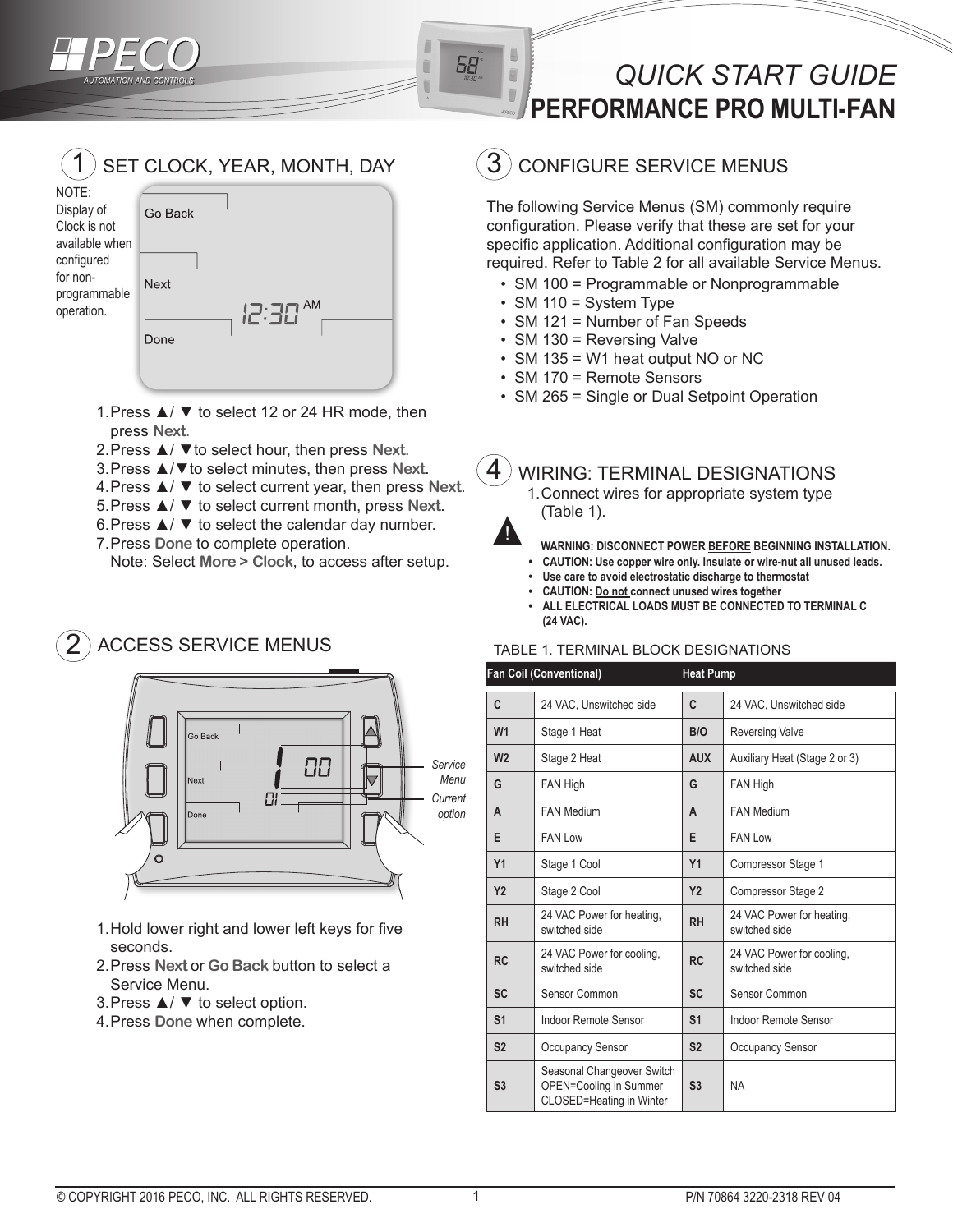# $\ket{5}$  TYPICAL FAN COIL WIRING DIAGRAM  $\ket{6}$

| C              | 24 VAC Unswitched                   |               |  |
|----------------|-------------------------------------|---------------|--|
|                |                                     |               |  |
| WI             | <b>Heat Valve</b>                   |               |  |
| Υ1             | <b>Cool Valve</b>                   |               |  |
| G              | <b>FAN HIGH</b>                     |               |  |
| A              | <b>FAN MED</b>                      |               |  |
| E              | <b>FAN LO</b>                       |               |  |
|                | 24 VAC Switched Side                | <b>24 VAC</b> |  |
| RC             |                                     |               |  |
| SC             | <b>Sensor Common</b>                |               |  |
| S <sub>1</sub> | <b>Remote Sensor</b>                |               |  |
| S2             | <b>OCC Sensor</b>                   |               |  |
|                | Aquastat                            |               |  |
|                | <b>OPEN= Summer CLOSED = Winter</b> |               |  |

FAN SPEED SELECTION



1.Press the **Fan** button to select speed/operation. Note: Fan Speed is noted as follows:



2.Press **Done** when complete.

ON = Continuous Fan Operation AUTO = Fan Cycles with Heating and Cooling

TABLE 2. ADVANCED CONFIGURATION: SERVICE MENUS Some Service Menus may not be available, depending on system type (SM 110).

| <b>MENU</b> | <b>FEATURE</b>           | <b>OPTIONS</b> | <b>STD. DEFAULT</b> | <b>DESCRIPTION / COMMENTS</b>                                                                                                                                                                                                                                                                                                                                                                                                                                                                                                                                                                                                              |
|-------------|--------------------------|----------------|---------------------|--------------------------------------------------------------------------------------------------------------------------------------------------------------------------------------------------------------------------------------------------------------------------------------------------------------------------------------------------------------------------------------------------------------------------------------------------------------------------------------------------------------------------------------------------------------------------------------------------------------------------------------------|
| 100         | Schedule Format          | $0 - 3$        |                     | Select the schedule format on the T8000 Series. (Menu not available on non-programmable<br>thermostats.)<br>nonprogrammable<br>$0 =$<br>$1 =$<br>programmable<br>5-1-1 schedule<br>$2 =$<br>5-2 schedule<br>$3 =$                                                                                                                                                                                                                                                                                                                                                                                                                          |
| 101         | Daylight-Saving<br>Time  | 0.1            | $\Omega$            | Select daylight-saving time as it follows standard format in U.S.: It begins second Sunday of<br>March at 2:00 AM and ends on the first Sunday of November at 2:00 AM.<br>$0 =$<br>Disabled<br>Enabled (2007 U.S. Format)<br>$1 =$                                                                                                                                                                                                                                                                                                                                                                                                         |
| 110         | <b>System Type</b>       | $1 - 13$       |                     | Select the appropriate system configuration (determines available Service Menus).<br>1 Heat/1 Cool conventional<br>$1 =$<br>$2 =$<br>1 Heat/1 Cool heat pump<br>$3 =$<br>Heat only without fan (2-wire systems)<br>Heat only with fan<br>$4 =$<br>$5 =$<br>Cool only<br>$6 =$<br>2 Heat/1 Cool heat pump (with auxiliary heat)<br>2 Heat/2 Cool multistage conventional<br>$7 =$<br>2 Heat/ 1 Cool multistage conventional<br>$8 =$<br>1 Heat/ 2 Cool multistage conventional<br>$9 =$<br>10 = 2 Heat/ 2 Cool heat pump (no auxiliary heat)<br>3 Heat/ 2 Cool heat pump (with auxiliary heat)<br>$11 =$<br>$12 = NA$<br>$13=$<br><b>NA</b> |
| 120         | Fan Control<br>(heating) | 0.1            | 1                   | Fossil Fuel; Gas/Oil/Propane heat (equipment controls heating fan)<br>$0 =$<br>Electric Furnace (thermostat controls heating fan)<br>$1 =$                                                                                                                                                                                                                                                                                                                                                                                                                                                                                                 |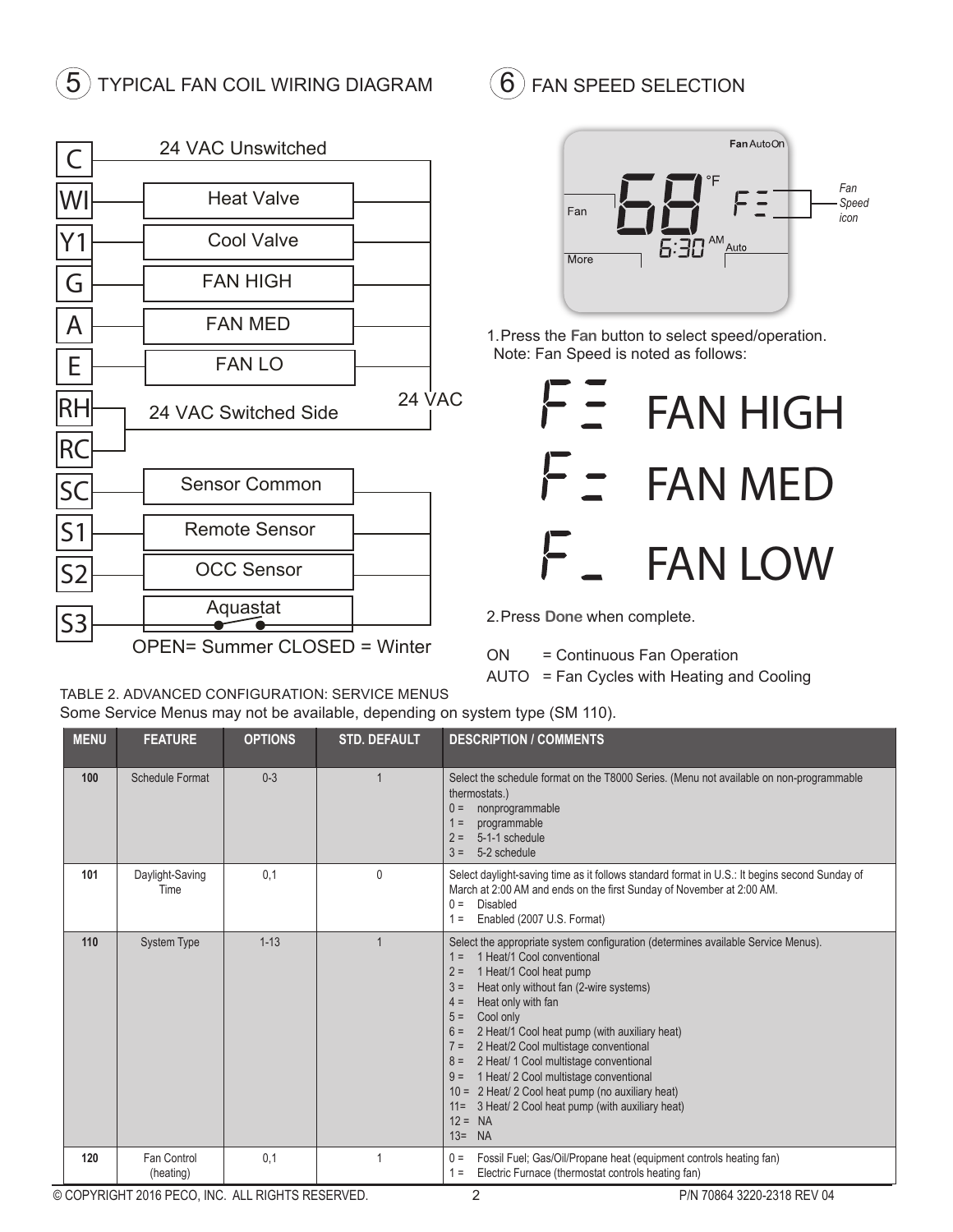| <b>MENU</b> | <b>FEATURE</b>                                     | <b>OPTIONS</b>                               | <b>STD. DEFAULT</b>              | <b>DESCRIPTION / COMMENTS</b>                                                                                                                                                                                                                                                                                                                                                                   |  |
|-------------|----------------------------------------------------|----------------------------------------------|----------------------------------|-------------------------------------------------------------------------------------------------------------------------------------------------------------------------------------------------------------------------------------------------------------------------------------------------------------------------------------------------------------------------------------------------|--|
| 121         | Fan Speeds                                         | 1, 2, 3, 4                                   | 3                                | Allows selection of multiple fan speeds.<br>1 = Single speed Fan (G terminal)<br>2 = 2-speed Fan (G and E Terminals)<br>3 = 3-speed Fan (G,A and E Terminals)<br>4 = 3-speed Staged Fan                                                                                                                                                                                                         |  |
| 130         | O/B Reversing<br>valve                             | 0,1                                          | 0                                | When 0, output is active for cooling. When 1, output is active for heating.<br>$0 =$ (O) Active with cooling<br>$1 = (B)$ Active with heating                                                                                                                                                                                                                                                   |  |
| 135         | W1 Output<br>Configuration                         | 0,1                                          | $\mathbf{0}$                     | Changes operation of W1 for Active to Open (NC Normally Closed) to Active to Close (NO<br>Normally Open). Must be 0 for heat pump operation.<br>$0 = NC$ Operation<br>NO Operation<br>$1 =$                                                                                                                                                                                                     |  |
| 150         | <b>Backlight</b>                                   | 0,1                                          | 0                                | Backlight temporarily on<br>$0 =$<br>Backlight always on (low intensity, 24V only)<br>$1 =$                                                                                                                                                                                                                                                                                                     |  |
| 170         | <b>Remote Sensor</b>                               | $0 - 8$                                      | $\mathbf{0}$                     | Select sensor if used. Contact PECO for information on the T8000 Series Indoor Remote Zone Sensor.<br>No Remote Sensors<br>$0 =$<br>Remote Indoor Sensor Only<br>$1 =$<br>$2 =$<br>Not Used<br>$3 =$<br><b>Not Used</b><br>Not Used<br>$4 =$<br>$5 =$ Not Used<br>S3 Input with Aquastat Only<br>$6 =$<br>S3 Input with Aquastat and S1 with Remote Indoor Sensor<br>$7 =$<br>Not Used<br>$8 =$ |  |
| 240         | Number of Program<br>Periods                       | $2:4$ events                                 | 4                                | 2 events per day (Selections OCC1 and UnOcc1)<br>$2 =$<br>4 events per day (Selections Occ1-UnOcc1-Occ2- UnOcc2)<br>$4 =$                                                                                                                                                                                                                                                                       |  |
| 250         | Clock format                                       | 12 or 24 Hours                               | 12                               | $12 = 12$ -hour clock mode<br>$24 = 24$ -hour clock mode                                                                                                                                                                                                                                                                                                                                        |  |
| 260         | Temperature Format<br>$(^{\circ}F$ or $^{\circ}C)$ | 0,1                                          | 1                                | $0 =$ Celsius<br>$1 =$ Fahrenheit                                                                                                                                                                                                                                                                                                                                                               |  |
| 265         | Single/Dual Setpoint                               | 0,1                                          | 1                                | Determines if single user override setpoint is used, or if user sets heat and cool setpoints independently.<br>Dual Setpoint (Heat and Cool)<br>$0 =$<br>Single Override Setpoint (Single Setpoint with auto changeover algorithm)<br>$1 =$                                                                                                                                                     |  |
| 290         | Range Low                                          | 50-90 °F or<br>10-32°C                       | 50°F (10°C)                      | Choose the lowest selectable temperature setpoint value.                                                                                                                                                                                                                                                                                                                                        |  |
| 300         | Range High                                         | 50-90 °F or<br>10-32°C                       | 90°F (32°C)                      | Choose the highest selectable temperature setpoint value.                                                                                                                                                                                                                                                                                                                                       |  |
| 310         | Setback Low                                        | Off; 50-82°F or<br>$11-27$ °C                | $55^{\circ}$ F (13 $^{\circ}$ C) | Temperature setpoint thermostat will Heat to when in Setback mode (Off sets Heating to ~45F Setback).<br>$0 = \text{Off}$<br>50-82°F (11-27°C)                                                                                                                                                                                                                                                  |  |
| 320         | Setback High                                       | Off; 58-90°F or<br>$11-32$ °C                | 90°F (32°C)                      | Temperature setpoint thermostat will Cool to when in Setback mode. (Off sets Cooling to ~150F in<br>Setback).<br>$0 =$ Off (disabled)<br>58-90°F (11-32°C)                                                                                                                                                                                                                                      |  |
| 330         | Zone Temp Offset                                   | $+/-9^{\circ}$ F or $+/-$<br>$4.5^{\circ}$ C | $0^{\circ}$ F (18 $^{\circ}$ C)  | Adjusts the sensed Zone Temperature displayed, allowing calibration in the field.                                                                                                                                                                                                                                                                                                               |  |
| 340         | Keypad Lockout                                     | $0 - 3$                                      | $\mathbf 0$                      | Restricts access to certain features of device; Service Menu still available if keypad lockout is enabled.<br>No key pad lockout (Default)<br>$0 =$<br>Disables Schedule and System keys<br>$1 =$<br>Disables Schedule, System, and Fan keys<br>$2 =$<br>$3 =$ Disables all keys                                                                                                                |  |
| 341         | Enable Pin Access                                  | 0,1                                          | 0                                | Applies a 3 digit access code to enter Service Menu 342<br>$0 =$ Disable<br>Enable<br>$1 =$                                                                                                                                                                                                                                                                                                     |  |
| 342         | Set PIN                                            | 000-999                                      | 000                              | Choose a 3-digit PIN access code.                                                                                                                                                                                                                                                                                                                                                               |  |
| 350         | Fan Mode                                           | $1 - 3$                                      | 3                                | ON: Fan is always on, regardless of demand<br>$1 =$<br>Auto: Fan is only on with heating or cooling demand<br>$2 =$<br>ON or Auto: Occupant can choose either selection<br>$3 =$                                                                                                                                                                                                                |  |
| 360         | System Mode                                        | $0 - 3$                                      | 1                                | Allows ability to determine which system modes the occupant can select.<br>OFF, Auto<br>$0 =$<br>OFF, Heat, Cool, Auto<br>$1 =$<br>OFF, Heat, Cool<br>$2 =$<br>$3 =$ Heat, Cool, Auto                                                                                                                                                                                                           |  |